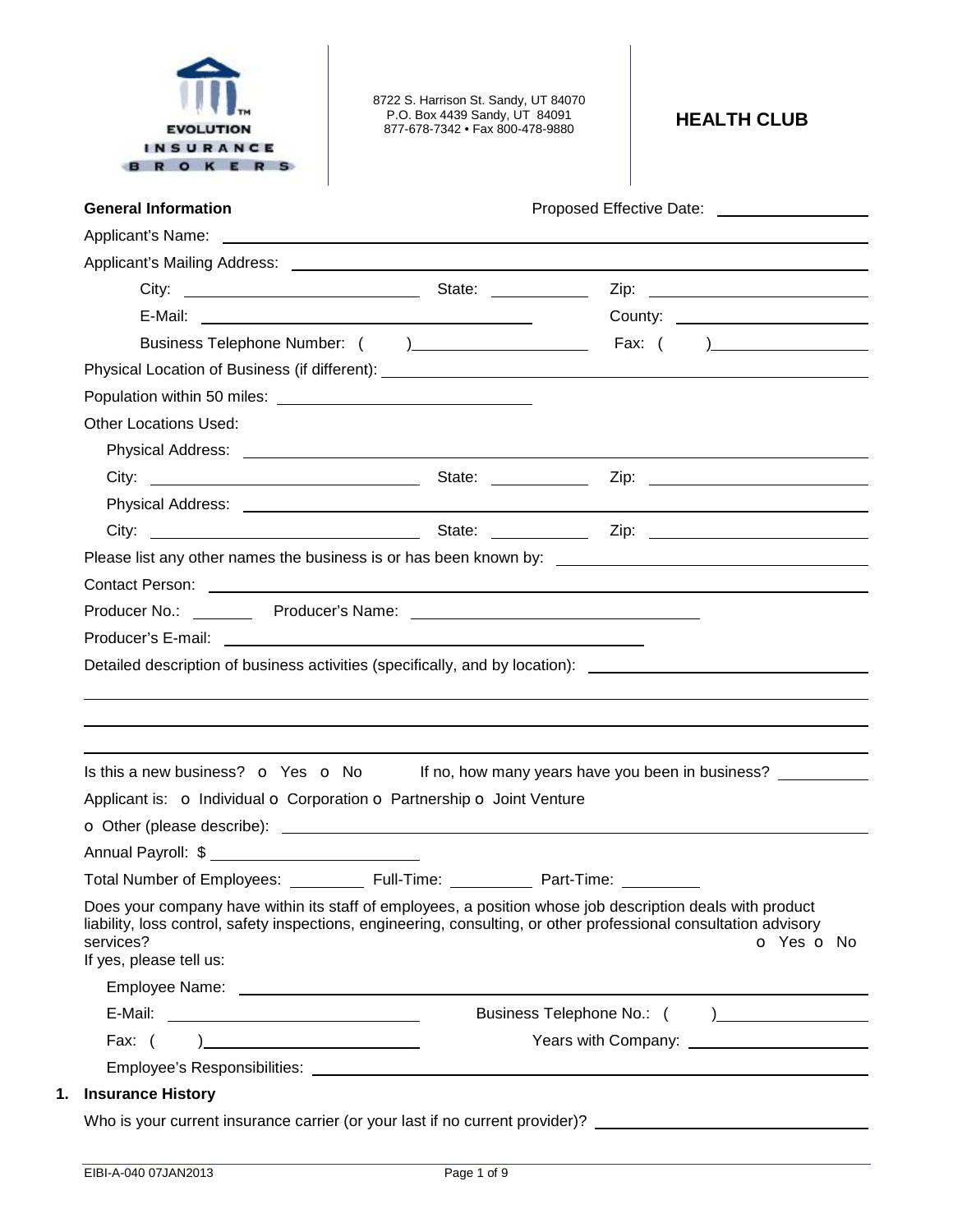Provide name(s) for all insurance companies that have provided Applicant insurance for the last three years:

|                        | Coverage: | Coverage: | Coverage: |
|------------------------|-----------|-----------|-----------|
| Company Name           |           |           |           |
| <b>Expiration Date</b> |           |           |           |
| <b>Annual Premium</b>  | ۰D        | \$        | ѡ         |

Has the Applicant or any predecessor or related person or entity ever had a claim?  $\bullet$  Yes  $\bullet$  No Attach a five year loss/claims history, including details. (REQUIRED)

Have you had any incident, event, occurrence, loss, or Wrongful Act which might give rise to a Claim covered by this Policy, prior to the inception of this Policy? **o** Yes **o** No

If yes, please explain: 

Has the Applicant, or anyone on the Applicant's behalf, attempted to place this risk in standard markets?

o Yes o No

If the standard markets are declining placement, please explain why: \_\_\_\_\_\_\_\_\_\_\_\_

# **2. Desired Insurance**

### **Limit of Liability:**

|         | Per Act/Aggregate     | ΟR      | Per Person/Per Act/Aggregate    |
|---------|-----------------------|---------|---------------------------------|
| $\circ$ | \$50,000/\$100,000    | $\circ$ | \$25,000/\$50,000/\$100,000     |
| $\circ$ | \$150,000/\$300,000   | $\circ$ | \$75,000/\$150,000/\$300,000    |
| $\circ$ | \$250,000/\$1,000,000 | $\circ$ | \$100,000/\$250,000/\$1,000,000 |
| O       | \$500,000/\$1,000,000 | $\circ$ | \$250,000/\$500,000/\$1,000,000 |
| O       | Other:                | $\circ$ | Other:                          |

**Self-Insured Retention (SIR):** o \$1,000 (Minimum) o \$1,500 o \$2,500 o \$5,000 o \$10,000

# **3. Business Activities**

- 1. Length of season:
- 2. Describe Business Operations:

3. Provide the total gross receipts and breakdown for all activities, operations and services provided. Give gross sales, commissions, fees, or other income. Identifying exposure separately will qualify the member for protection under the Group Liability Insurance Program.

### **Members/Customers/Patrons:**

4. Total number of current members:

5. Total number of members last year at this time:

6. Minimum age for members: Maximum age for members:

7. Average number of participants that use exercise equipment each day:

8. Average total number of participants that are active in aerobics each day: \_\_\_\_\_\_\_\_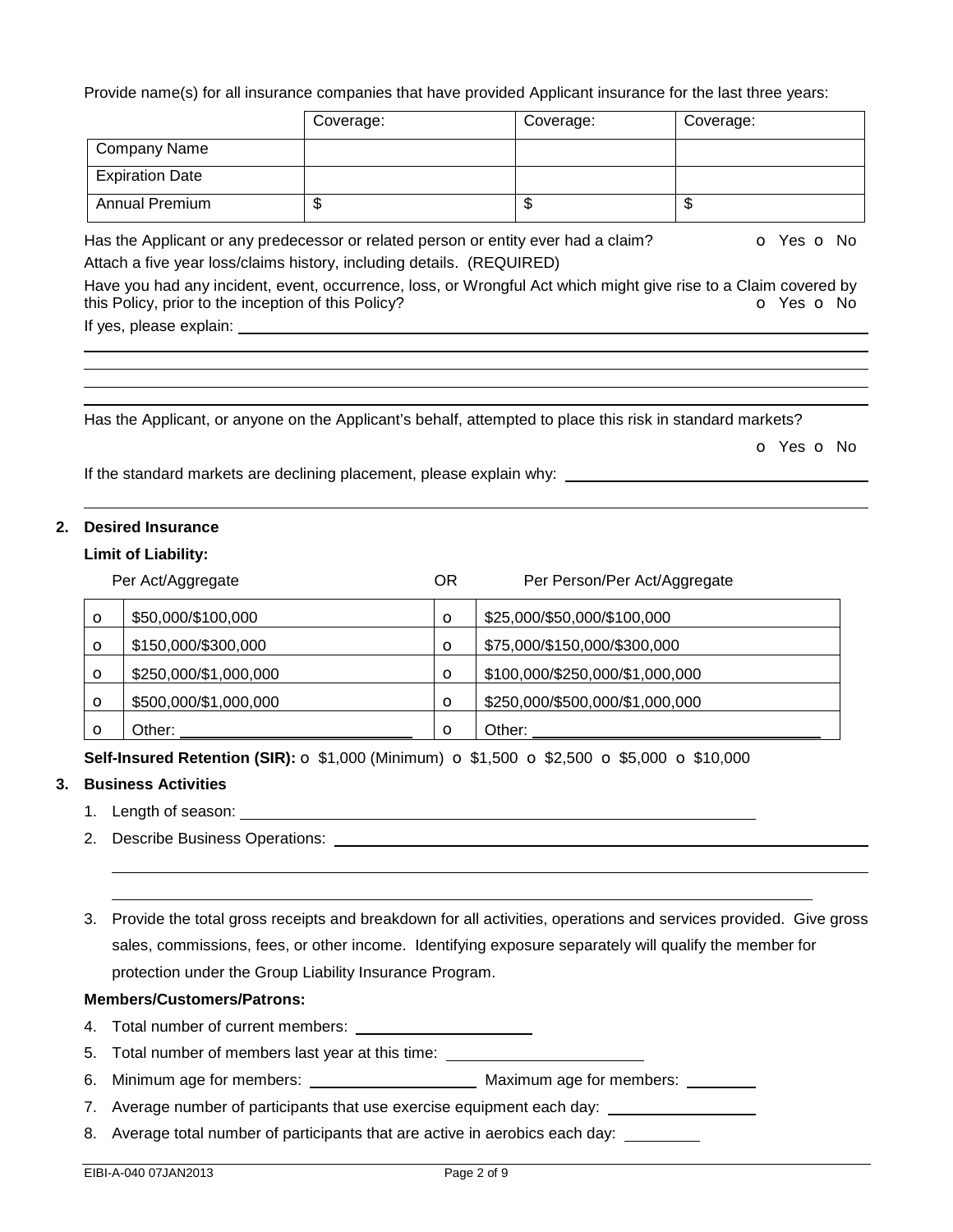- 9. Average number of NEW guests visiting premises per day: \_\_\_\_\_\_\_\_\_\_\_\_\_
- 10. Average number of visits per day?
- 11. Maximum number of participants on premises at any one time:

12. Do guests sign a Release and Use form? **o Yes o No**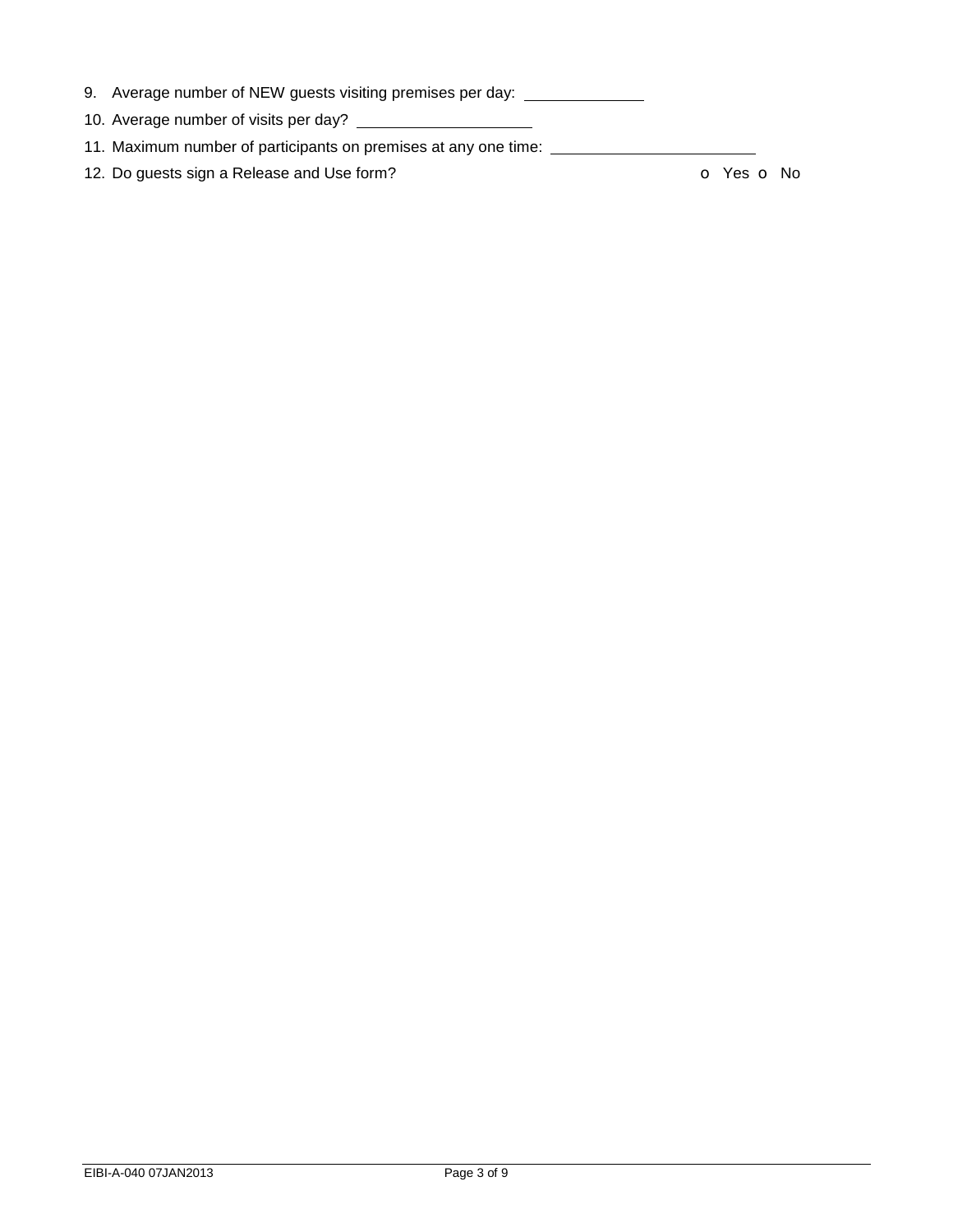#### 13. Are the health club facilities available to: **YES NO**

| כם ז | טאו |                                         |
|------|-----|-----------------------------------------|
| O    | О   | Only women                              |
| О    | Ο   | Only men                                |
| റ    | O   | Both sexes-mixed facility               |
| О    | O   | Open certain days for women or men only |
| O    | O   | Other (please explain):                 |

### **Operations:**

- 14. Number of days you are open during the week:
- 15. Hours of operation each day:
- 16. Minimum age of instructors, supervisors, managers, or employees:
- 17. Owner or Location Manager
	- a. Name:
	- b. Age:
	- c. Number of years experience:
	- d. Number of years as owner or manager at this location:
	- e. Is the owner of the business actively involved at least 40 hours a week at this location?

 o Yes o No f. Does owner(s) lease, operate, or participate in the operations of any other health club(s)? o Yes o No If yes, do you desire coverage for other facilities? The Community of Second Community of Yes of No. g. Does owner(s) or applicant(s) lease, operate or are owner(s) or applicant(s) a subsidiary of any business(es) other than a health club(s)? **business and a Southern Contract Contract Contract Contract Contract Contract Contract Contract Contract Contract Contract Contract Contract Contract Contract Contract Contract Co** 18. Are all participants, regardless if a registered member or a first time visitor, required to sign a disclosure, waiver, and/or Release of Liability PRIOR to participating in any physical activity?  $\bullet$  Yes  $\bullet$  No If no, would you be willing to effect such a measure as a precedent prior to insurance coverage being affected? **o** Yes **o** No 19. Is a general health questionnaire completed or health examination required on all new members?

20. Do your records of members contain medical information, including a medical history, the name and phone number of a physician to contact in case of emergency, and the name, address, and phone number of a nearest relative to contact in case of emergency? **o** Yes **o** No

o Yes o No

21. What are the first aid and emergency procedures?

### **Finances:**

 

22. Total Gross Receipts all operations: \$

23. Total square footage of premises: sale sq. ft.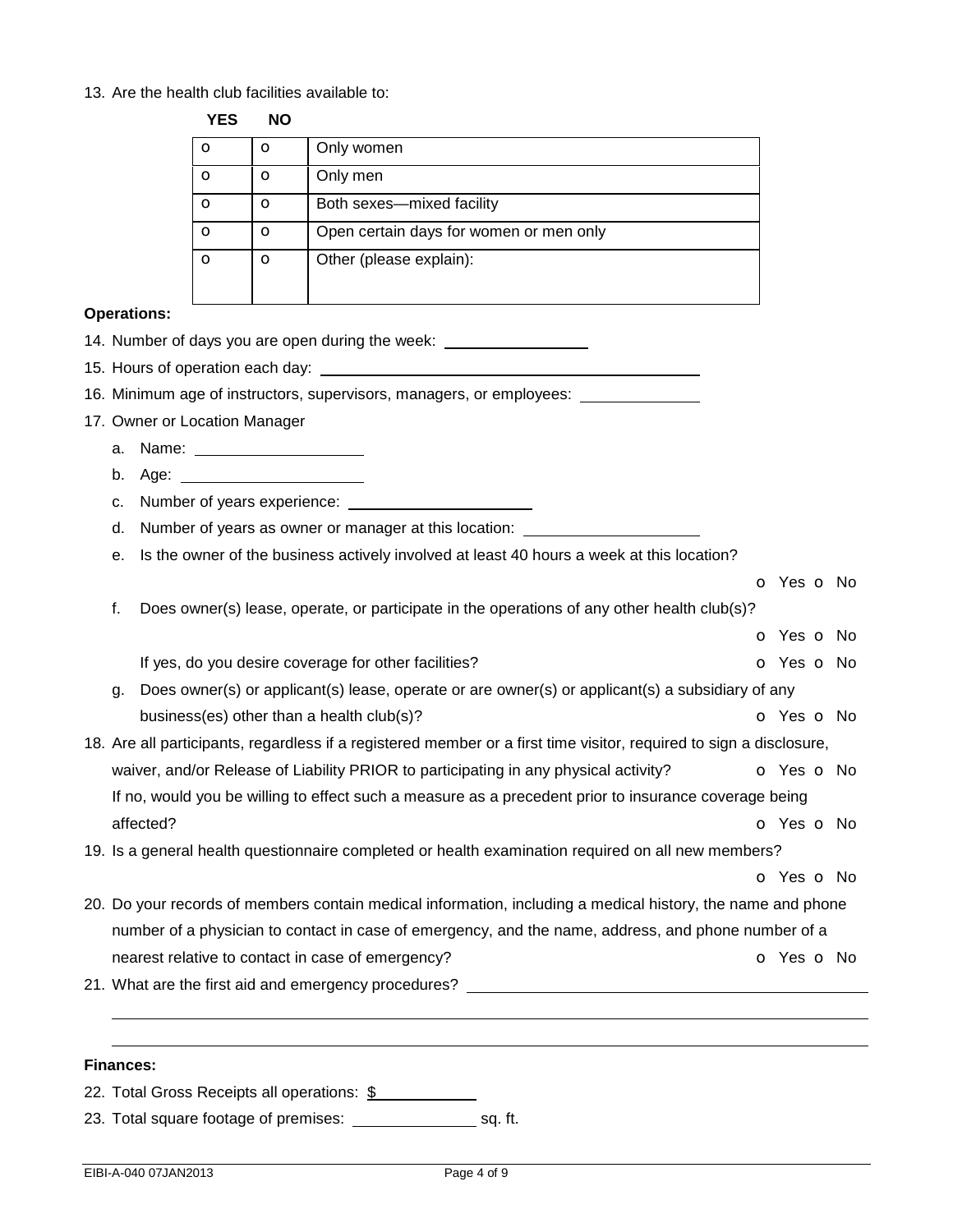| a. Do you desire coverage on sub-leased area?                                                                    | <b>O</b> Yes <b>O</b> No |                          |
|------------------------------------------------------------------------------------------------------------------|--------------------------|--------------------------|
| <b>Employees:</b>                                                                                                |                          |                          |
|                                                                                                                  |                          |                          |
| 26. How many employees are designated as: Managers: _____________ Instructors: _________ Sales: _______          |                          |                          |
| Office: ____________ Other: ____________                                                                         |                          |                          |
| 27. How many employees on duty during:                                                                           |                          |                          |
|                                                                                                                  |                          |                          |
| b. Low Use:                                                                                                      |                          |                          |
|                                                                                                                  |                          |                          |
| 28. Is there a registered nurse or doctor on premises?                                                           |                          | <b>O</b> Yes <b>O</b> No |
| 29. Is there professional advise, council, or direction given by a licensed professional which could cause for a |                          |                          |
| medical malpractice lawsuit?                                                                                     |                          | O Yes O No               |
|                                                                                                                  |                          |                          |
|                                                                                                                  |                          |                          |
| 30. Is there a physical therapist on duty or contractually associated with your business?                        |                          |                          |
|                                                                                                                  |                          | O Yes O No               |
| If yes, please give name and address                                                                             |                          |                          |
|                                                                                                                  |                          |                          |
|                                                                                                                  |                          |                          |
| 31. Is there a registered dietician on staff or under contract with your business?                               |                          | <b>o</b> Yes <b>o</b> No |
| 32. Are staff required to have CPR and/or First Aid Training?                                                    |                          | <b>o</b> Yes <b>o</b> No |
| 33. If club includes aerobics, are instructors and/or head instructors certified?                                |                          | <b>o</b> Yes <b>o</b> No |
| <b>Facilities and Equipment</b>                                                                                  |                          |                          |
| 34. Are all emergency exits clearly marked?                                                                      |                          | O Yes O No               |
| 35. Are lockers provided for members?                                                                            |                          | <b>o</b> Yes <b>o</b> No |
| 36. Are signs posted regarding responsibility for members' belongings?                                           |                          | o Yes o No               |
| 37. Are the premises ever rented or loaned to outside organizations?                                             |                          | o Yes o No               |
|                                                                                                                  |                          |                          |
| 38. Do you sponsor competitions, exhibitions, or other organized and scheduled group activities, on or off the   |                          |                          |
| premises?                                                                                                        |                          | o Yes o No               |
|                                                                                                                  |                          |                          |
| 39. Is equipment on premises designated and designed for commercial use?                                         |                          | o Yes o No               |
|                                                                                                                  |                          |                          |
|                                                                                                                  |                          |                          |
|                                                                                                                  |                          |                          |
| 42. Are spotters available?                                                                                      |                          | <b>o</b> Yes <b>o</b> No |
|                                                                                                                  |                          |                          |
|                                                                                                                  |                          |                          |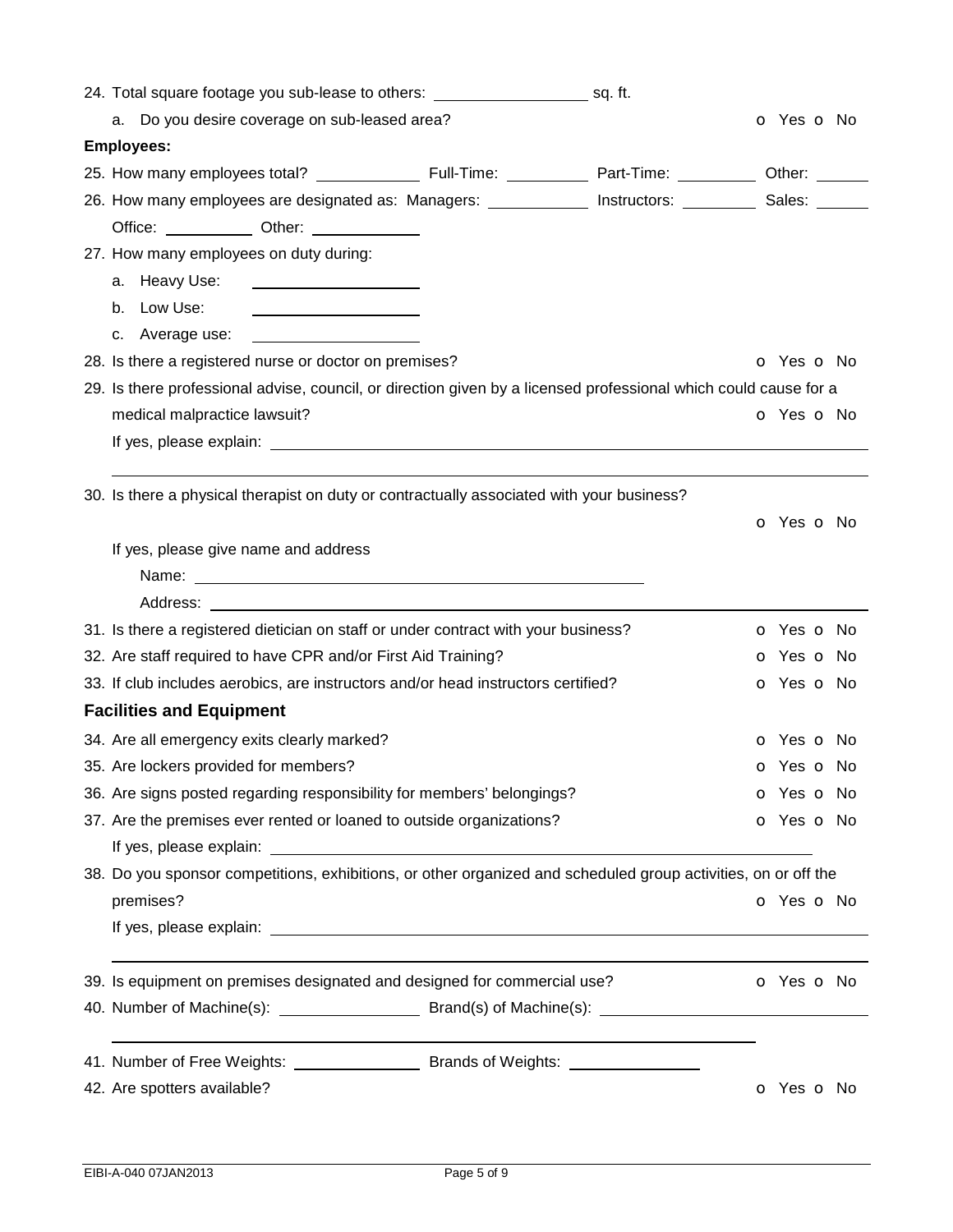| 43. Is there a formal schedule of inspection and maintenance of all apparatus exercise equipment and safety  |            |  |
|--------------------------------------------------------------------------------------------------------------|------------|--|
| devices?                                                                                                     | O Yes O No |  |
| 43. Are all walls, fixtures, and other building obstructions, with which participants might collide, padded? |            |  |
|                                                                                                              | O Yes O No |  |
| 44. Is safety glass used in windows, mirrors, and doors?                                                     | O Yes O No |  |
| 45. Are mats and safety devices appropriate for the needs of the exercise equipment used?                    | O Yes O No |  |
| 46. Is equipment replaced at least every 6 years?                                                            | O Yes O No |  |
| a. If no, what is your rotation schedule?                                                                    |            |  |

47. Explain replacement and maintenance schedule, and program for ropes and cables: \_\_\_\_\_\_\_\_\_\_\_\_\_\_\_\_\_\_\_\_\_\_\_\_\_\_

48. Description of use and list of equipment: \_\_\_\_\_\_\_\_\_\_\_\_\_\_\_\_\_\_\_\_\_\_\_\_\_\_\_\_\_\_\_\_\_\_

 

 

| <b>YES</b> | <b>NO</b> | <b>TYPE</b>            | <b>NUMBER</b> | <b>YES</b> | <b>NO</b>    | <b>TYPE</b>           | <b>NUMBER</b> |
|------------|-----------|------------------------|---------------|------------|--------------|-----------------------|---------------|
| $\circ$    | $\circ$   | Aerobics               |               | $\circ$    | $\circ$      | Provide Physicals     |               |
| $\circ$    | $\circ$   | <b>Body Toning</b>     |               | $\circ$    | $\circ$      | <b>Staff Medical</b>  |               |
|            |           | Machines               |               |            |              | Prof.                 |               |
| $\circ$    | $\circ$   | <b>Running Tracks</b>  |               | $\circ$    | $\circ$      | <b>Blood Analysis</b> |               |
| $\circ$    | $\circ$   | Whirlpools             |               | $\circ$    | $\circ$      | <b>Stress Testing</b> |               |
| $\circ$    | $\circ$   | Steam-rooms            |               | $\circ$    | $\circ$      | Kick-boxing           |               |
| $\circ$    | $\circ$   | <b>Handball Courts</b> |               | $\circ$    | $\circ$      | <b>Karate Studios</b> |               |
| $\circ$    | $\circ$   | Ice Skating            |               | $\circ$    | $\circ$      | <b>Contact Karate</b> |               |
| $\circ$    | $\circ$   | <b>Roller Skating</b>  |               | $\circ$    | $\circ$      | Trampolines           |               |
| $\circ$    | $\circ$   | Jacuzzis               |               | $\circ$    | $\circ$      | <b>Diet Centers</b>   |               |
| $\circ$    | $\circ$   | <b>Facial Tanning</b>  |               | $\circ$    | $\circ$      | Gymnastic             |               |
|            |           | Machines               |               |            |              | Classes               |               |
| $\circ$    | $\circ$   | <b>Swimming Pools</b>  |               | $\circ$    | $\mathbf{o}$ | Sports Medicine       |               |
| $\circ$    | $\circ$   | Diving Boards          |               | $\circ$    | $\circ$      | <b>Liquid Protein</b> |               |
| $\circ$    | $\circ$   | Racquetball            |               | $\circ$    | $\mathbf{o}$ | Vitamin Injections    |               |
|            |           | Courts                 |               |            |              |                       |               |
| $\circ$    | $\circ$   | <b>Tennis Courts</b>   |               | $\circ$    | $\circ$      | Suntanning Units      |               |

49. For the following questions, please specify Yes or No, and include number of exposures where applicable.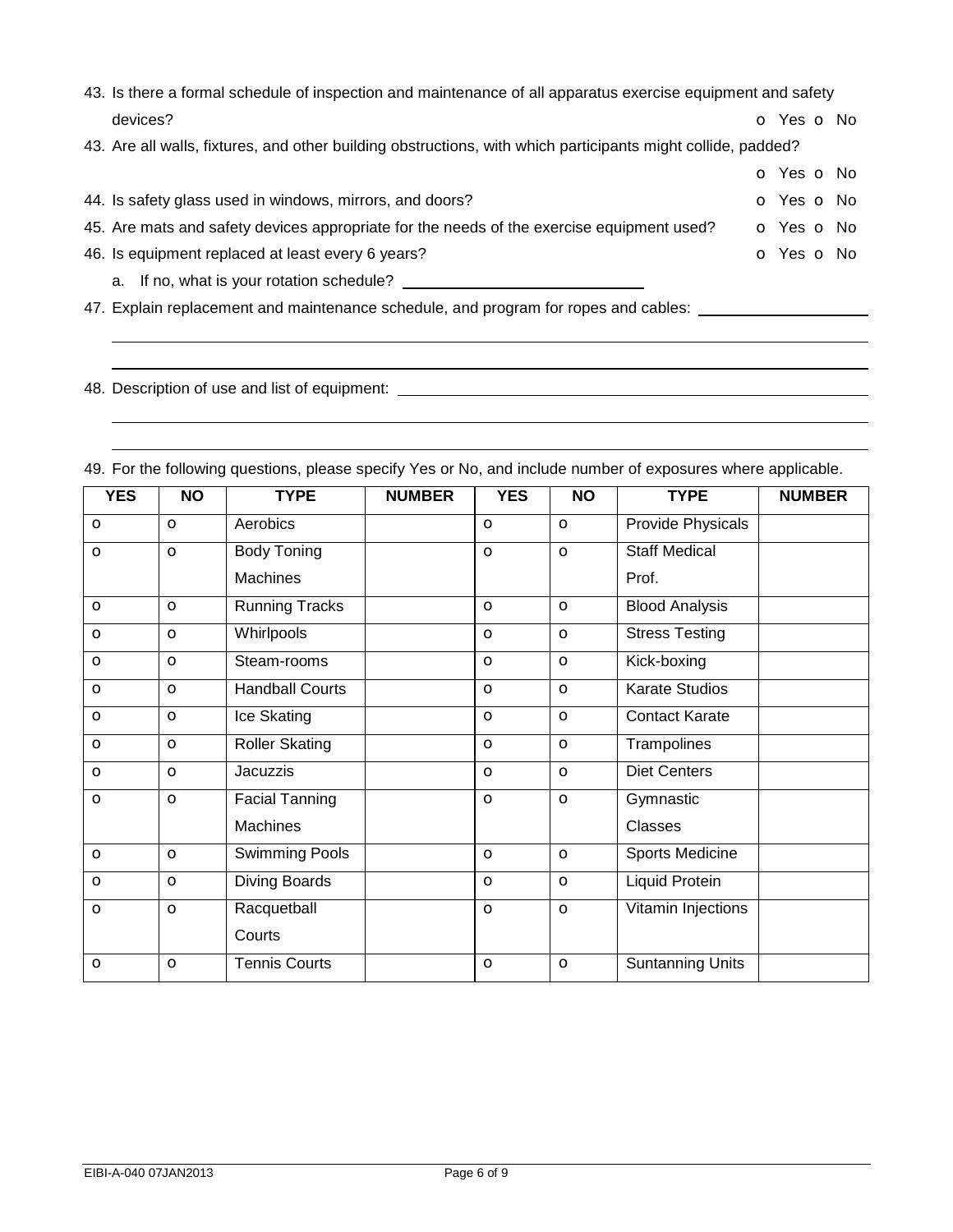|    |    | 50. Is a Nursery available?                                                              | O Yes O No               |
|----|----|------------------------------------------------------------------------------------------|--------------------------|
|    |    | If yes, answer:                                                                          |                          |
| а. |    | Number of exits: ____________                                                            |                          |
| b. |    |                                                                                          |                          |
| c. |    | Number of Attendants: _______                                                            |                          |
| d. |    | Ages of Attendants: __________                                                           |                          |
| е. |    | Are attendants trained in childcare?                                                     | <b>o</b> Yes <b>o</b> No |
| f. |    | Are children allowed to stay if parents leave the center?                                | <b>o</b> Yes <b>o</b> No |
| g. |    | Describe method used for signing children in and out of the nursery. _________           |                          |
|    |    |                                                                                          |                          |
| h. |    | Do you provide any type of exercise equipment or aerobics for children while in nursery? |                          |
|    |    |                                                                                          | O Yes O No               |
|    |    |                                                                                          |                          |
|    |    |                                                                                          |                          |
|    |    | 51. Is a swimming pool available to members and guests?                                  | O Yes O No               |
|    | а. | Average number of participants that use pool: __________________________________         |                          |
|    | b. | Please give dimensions, and maximum and minimum depth: _________________________         |                          |
|    | c. | Is lifeguard on duty?                                                                    | O Yes O No               |
|    | d. |                                                                                          |                          |
|    |    |                                                                                          |                          |
|    | е. | Is proper lifesaving equipment available?                                                | o Yes o No               |
|    |    |                                                                                          |                          |
|    | f. | Are swimming pool rules posted?                                                          | <b>o</b> Yes <b>o</b> No |
|    | g. | Is there a Diving Board?                                                                 | O Yes O No               |
|    | h. | What is the height of the Diving Board?                                                  |                          |
|    |    | 52. Is there a professional shop?                                                        | <b>o</b> Yes <b>o</b> No |
| a. |    | Total Gross Receipts: \$                                                                 |                          |
| b. |    | What types of products are sold?                                                         |                          |
| c. |    | Are products sold that are not considered health/exercise related?                       | <b>o</b> Yes <b>o</b> No |
|    |    | Are any products sold under you own label?                                               | <b>o</b> Yes <b>o</b> No |
|    |    |                                                                                          |                          |
|    |    |                                                                                          |                          |
|    |    |                                                                                          |                          |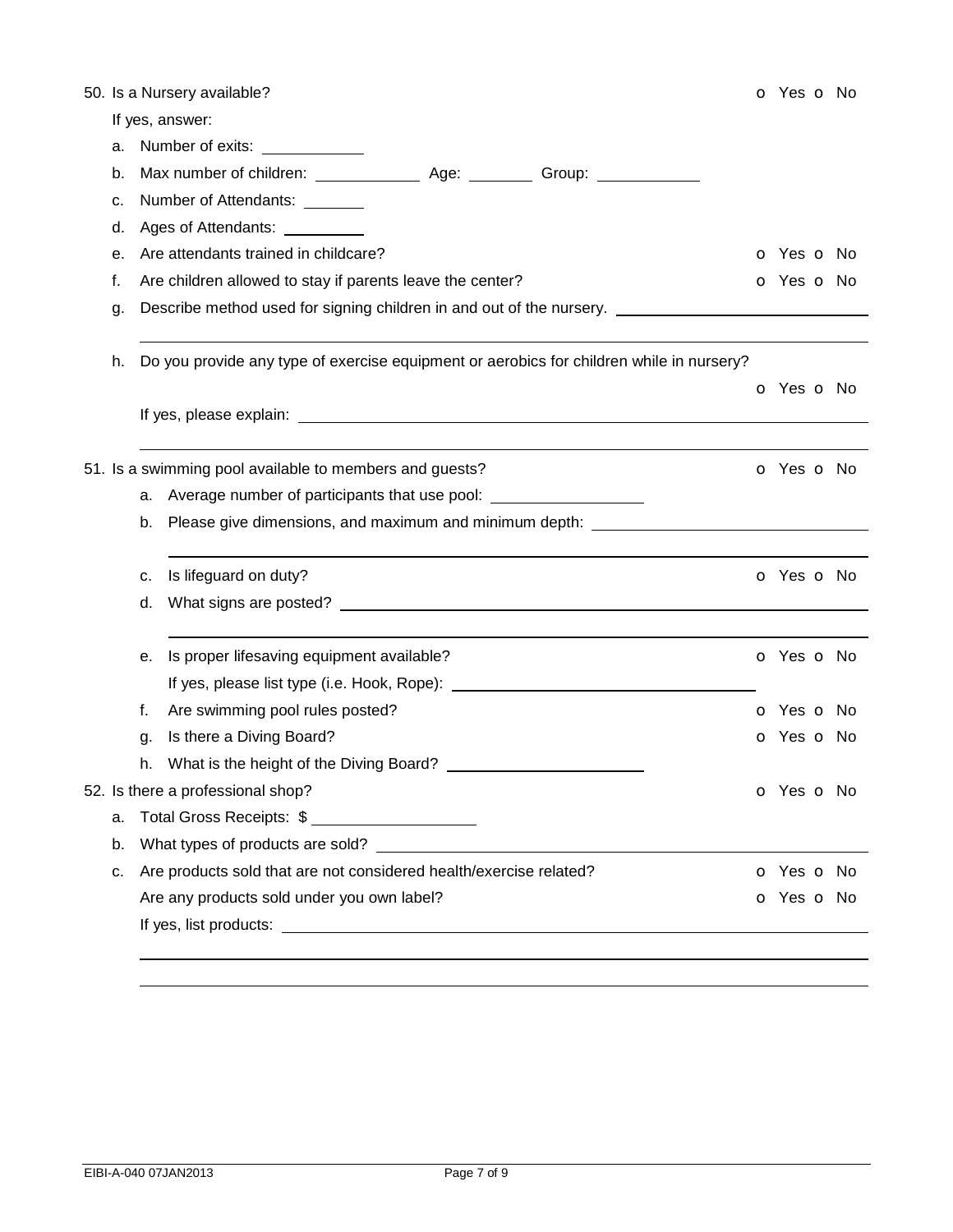|    | 53. Are tanning beds available?                                                                                                                                                                                               | o Yes o No |
|----|-------------------------------------------------------------------------------------------------------------------------------------------------------------------------------------------------------------------------------|------------|
|    |                                                                                                                                                                                                                               |            |
|    | b. Manufacturer: The contract of the contract of the contract of the contract of the contract of the contract of the contract of the contract of the contract of the contract of the contract of the contract of the contract |            |
|    | c. What type of bulbs are used? $\bullet$ UVA caps $\bullet$ UVB caps                                                                                                                                                         |            |
|    |                                                                                                                                                                                                                               |            |
|    | d. Is it a: <b>o</b> Bed <b>o</b> Booth                                                                                                                                                                                       |            |
|    | e. Is there an attendant on duty?                                                                                                                                                                                             | o Yes o No |
|    | Is eye protection mandatory?                                                                                                                                                                                                  | O Yes O No |
| q. | Is it coin operated?                                                                                                                                                                                                          | O Yes O No |
| h. | Is a timer used?                                                                                                                                                                                                              | O Yes O No |
|    |                                                                                                                                                                                                                               |            |
|    | Is release of risk signed?                                                                                                                                                                                                    | o Yes o No |
|    |                                                                                                                                                                                                                               |            |

# **REPRESENTATIONS AND WARRANTIES**

The "Applicant" is the party to be named as the "Insured" in any insuring contract if issued. By signing this Application, the Applicant for insurance hereby represents and warrants that the information provided in the Application, together with all supplemental information and documents provided in conjunction with the Application, is true, correct, inclusive of all relevant and material information necessary for the Insurer to accurately and completely assess the Application, and is not misleading in any way. The Applicant further represents that the Applicant understands and agrees as follows: (i) the Insurer can and will rely upon the Application and supplemental information provided by the Applicant, and any other relevant information, to assess the Applicant's request for insurance coverage and to quote and potentially bind, price, and provide coverage; (ii) the Application and all supplemental information and documents provided in conjunction with the Application are warranties that will become a part of any coverage contract that may be issued; (iii) the submission of an Application or the payment of any premium does not obligate the Insurer to quote, bind, or provide insurance coverage; and (iv) in the event the Applicant has or does provide any false, misleading, or incomplete information in conjunction with the Application, any coverage provided will be deemed void from initial issuance.

The Applicant hereby authorizes the Insurer and its agents to gather any additional information the Insurer deems necessary to process the Application for quoting, binding, pricing, and providing insurance coverage including, but not limited to, gathering information from federal, state, and industry regulatory authorities, insurers, creditors, customers, financial institutions, and credit rating agencies. The Insurer has no obligation to gather any information nor verify any information received from the Applicant or any other person or entity. The Applicant expressly authorizes the release of information regarding the Applicant's losses, financial information, or any regulatory compliance issues to this Insurer in conjunction with consideration of the Application.

The Applicant further represents that the Applicant understands and agrees the Insurer may: (i) present a quote with a Sublimit of liability for certain exposures, (ii) quote certain coverages with certain activities, events, services, or waivers excluded from the quote, and (iii) offer several optional quotes for consideration by the Applicant for insurance coverage. In the event coverage is offered, such coverage will not become effective until the Insurer's accounting office receives the required premium payment.

The Applicant agrees that the Insurer and any party from whom the Insurer may request information in conjunction with the Application may treat the Applicant's facsimile signature on the Application as an original signature for all purposes.

The Applicant acknowledges that under any insuring contract issued, the following provisions will apply:

1. A single Accident, or the accumulation of more than one Accident during the Policy Period, may cause the per Accident Limit and/or the annual aggregate maximum Limit of Liability to be exhausted, at which time the Insured will have no further benefits under the Policy.

2. The Insured may request the Insurer to reinstate the original Limit of Liability for the remainder of the Policy period for an additional coverage charge, as may be calculated and offered by the Insurer. The Insurer is under no obligation to accept the Insured's request.

3. The Applicant understands and agrees that the Insurer has no obligation to notify the Insured of the possibility that the maximum Limit of Liability may be exhausted by any Accident or combination of Accidents that may occur during the Policy Period. The Insured must determine if additional coverage should be purchased. The Insurer is expressly not obligated to make a determination about additional coverage, nor advise the Insured concerning additional coverage.